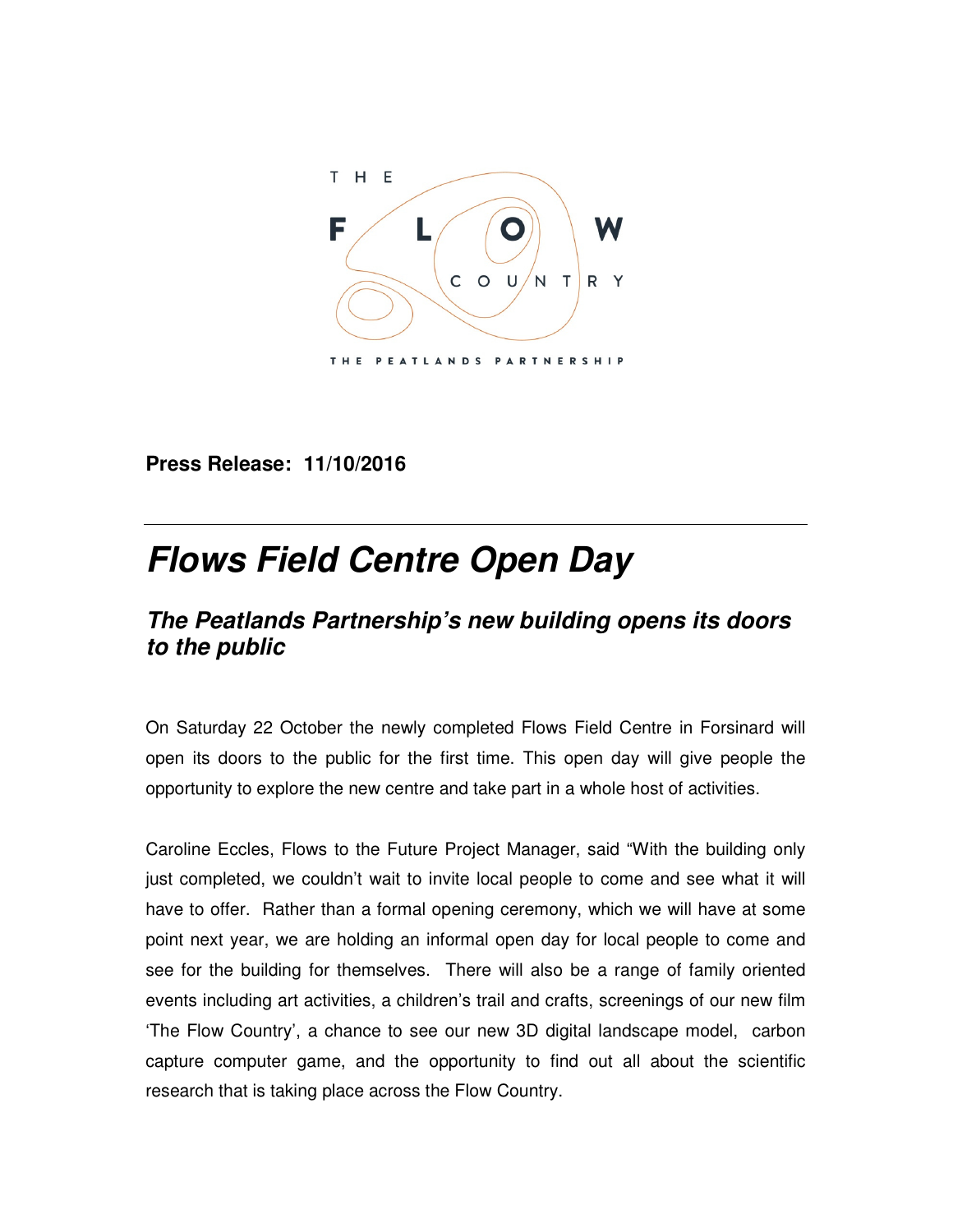The building has been funded by the Heritage Lottery Fund and other project partners. It was built by O Brien Construction from Thurso.

The new building will significantly increase the scope of work that can be achieved in the area. Kristin Scott, SNH's Area Manager for the Northern Isles and North Highland, explained "the Flow Country has become a key centre for studying how peatlands help us tackle climate change, given their significant role as a carbon store. As well as a laboratory for visiting scientists, the new centre at Forsinard will have an education room and facilities for school groups, new office facilities for RSPB reserve staff and new accommodation for residential volunteers and students."

**This event is at the Flows Field Centre, Forsinard on Saturday 22 October from 1 pm to 4 pm.** 

There will be tea and cake. There is no charge and no booking is required – just turn up, we would be absolutely delighted to see you. The event is open to all.

If you are unable to come along, then you can find out more about what is happening by looking at our website at www.theflowcountry.org.uk or joining us on facebook (The Flow Country) or twitter (@theflowcountry).



**Photograph: The Flows Field Centre - Copyright Frazer Gillespie.** 

.